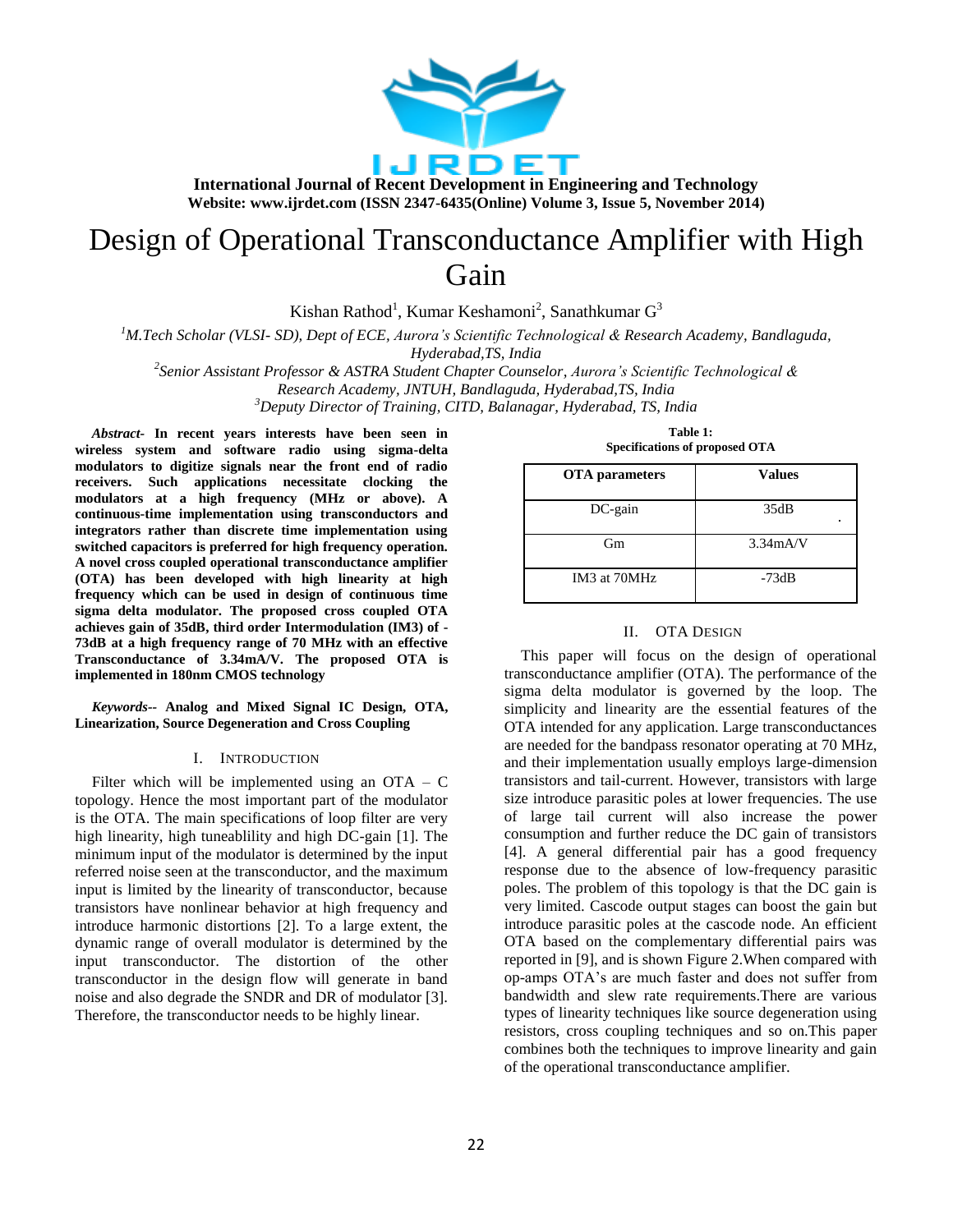

**International Journal of Recent Development in Engineering and Technology Website: www.ijrdet.com (ISSN 2347-6435(Online) Volume 3, Issue 5, November 2014)**



**Figure 2: Differential amplifier based OTA**

The OTA uses two differential pairs M1 and M2 as the driving stage, and both differential pairs draw from the same tail current. The effective transconductance increases but the power consumption is not increased. One part of the differential output current comes from N-type pairs M1, and the other from P-type pairs M2. With the help of smallsignal transistor model, the effective OTA transconductance is given by,

## $Gm=gm1+gm2$  (1)

Where gm1 and gm2 are small-signal transconductances of M1 and M2, respectively. There are several circuit techniques reported with improved linearity of MOS transconductors. Most commonly used linearization methods are nonlinear term cancellation, attenuation and source degeneration [1]. Nonlinear term cancellation is realized by means of optimal algebraic sum of nonlinear term. However the linear range is very restricted and a good cancellation is hard to achieve [10]. In the attenuation technique, the input voltage is reduced or attenuated by several factors in magnitude to improve the linearity. The drawback is that a higher gain is required to compensate the input attenuation, resulting in large area and more power consumption. Compared to the two techniques, source degeneration is a technique mostly employed.

## III. LINEARIZATION TECHNIQUES

The difference between the two structures is how the current source is connected. Structure 2(a) has higher common-mode voltage swing at input. Also the noise contributed by current source is injected to a single output and appears like differential noise at the output node.

In structure 2(b), the noise goes through the two branches evenly, and looks like common-mode noise.





**Figure 3(a): Source degeneration using separate current sources. Figure3 (b): Source degeneration using same current source**

#### IV. IMPLEMENTATION OF SOURCE DEGENERATION

The proposed cross coupled OTA combines both techniques reported in [4], [3] and [2].[4] uses source degenerated OTA and has IM3 of -62dB,dc gain of 14dB and Unity gain frequency of 4.7GHz and is shown below in figures 2.3,2.4 and 2.5.In order to evaluate the gain of OTA using source degeneration[4] AC analysis is performed in cadence to obtain gain.PSS analysis is performed by applying two tone signal test of 70MHz and 71MHz to obtain Intermodulation product(IM3).



**Figure 4.1: OTA using source degeneration [4]**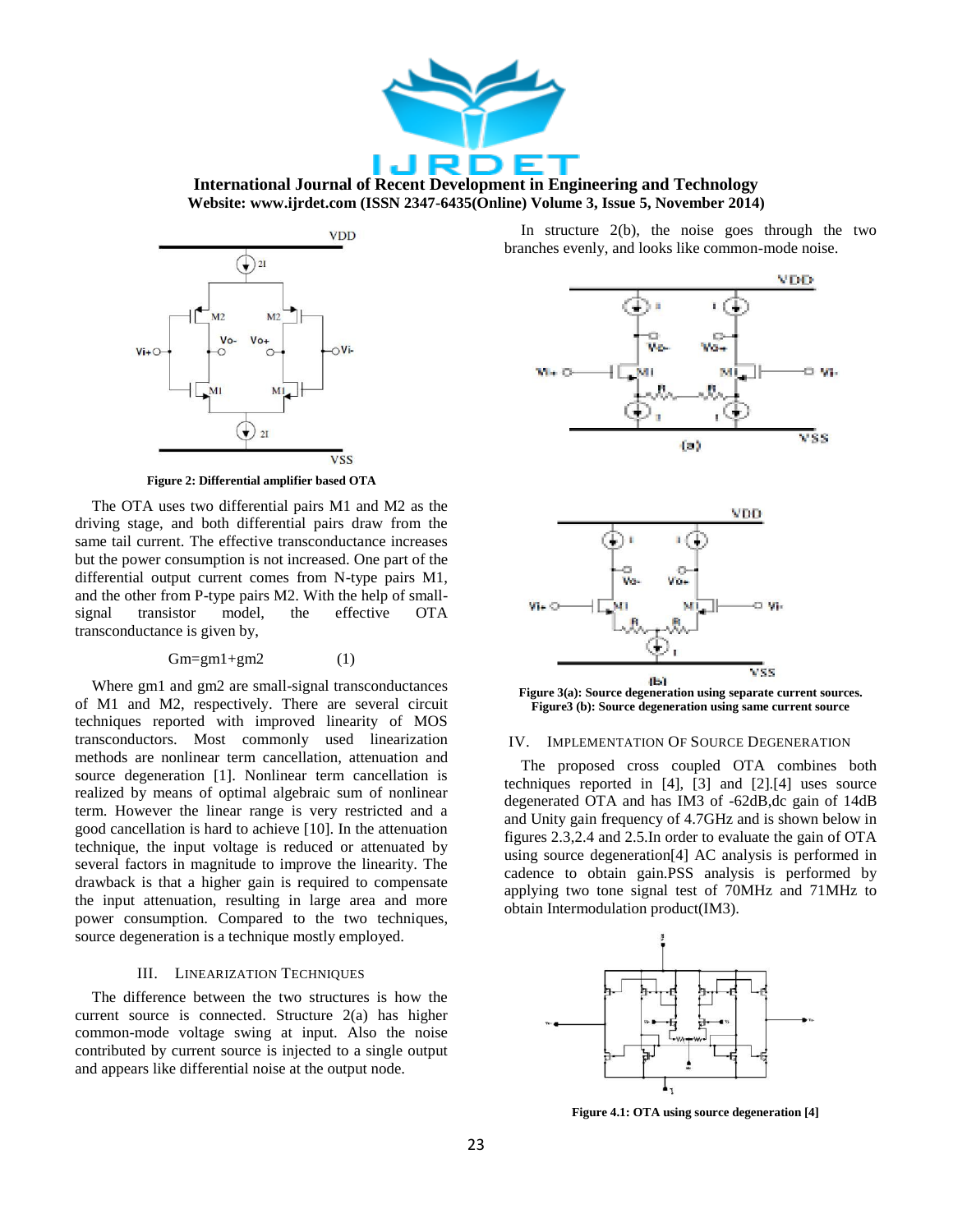



**Figure 4.2: Response of AC analysis showing gain and UGB**

**Figure 4.3: Response of pss analysis for a two tone test**

The proposed OTA is shown below. source degeneration and cross-couple cancellation are employed to achieve a high linearity.



**Figure 4.4: Proposed OTA**

Current sources are implemented by transistor M3, M4 and M5. The dimensions of M5 (M6) are three times the size of M4 (M2) to provide M2 the proper bias current and reduce the mismatch. A power supply of1.8 V is used so there is some headroom for the structure. Poly-poly resistors, instead of transistors, are used to implement source degeneration resistors because of small resistance and the nonlinearity of active elements.



**Figure 4.5: Complete OTA structure**



**Figure 4.6: Schematic of proposed OTA**



**Figure 4.7: PSS analysis to calculate IM3**



**Figure 4.8: Transient analysis of proposed OTA**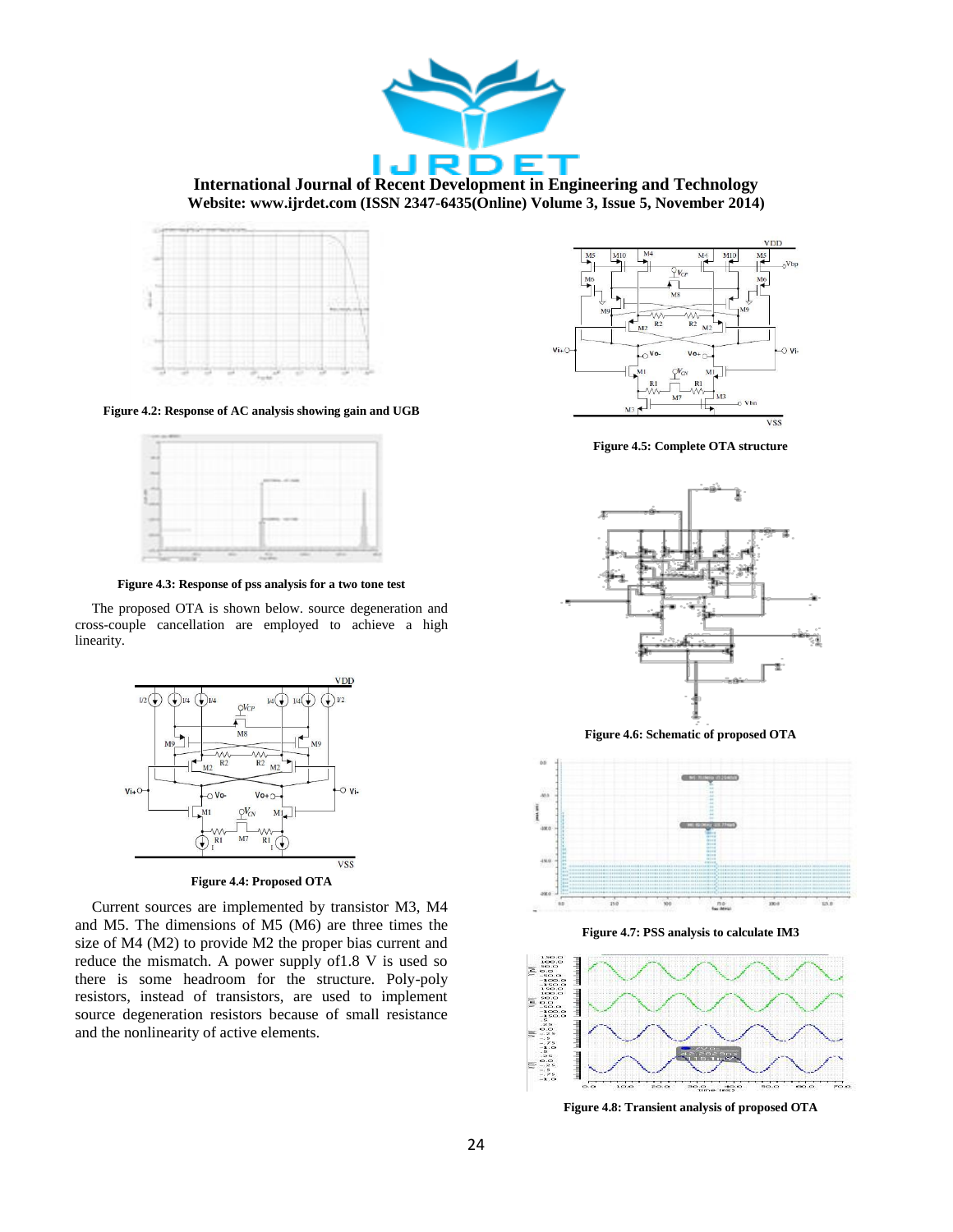



**Figure 4.9: Gain of proposed OTA**



**Figure 4.10: Transconductance of proposed OTA**

## V. CONCLUSION

The Performance Comparison of source degenerated OTA [4] and Proposed OTA is shown in table 2. It can be seen that the gain has increased by 19dB and IM3 is almost same.UGB of proposed OTA has reduced to 1.2GHz. The proposed OTA can be used in the design of continuous time loop filter which is the most important block of sigma delta modulator [6]

**TABLE 2: Performance Comparison of source degeneration OTA [4] and proposed OTA**

| <b>OTA</b> parameters | <b>Source</b><br>degenerate<br>$d$ OTA[4] | <b>Proposed</b><br><b>OTA</b> |
|-----------------------|-------------------------------------------|-------------------------------|
| DC Gain               | 14dB                                      | 34.1dB                        |
| Unity Gain Bandwidth  | 4.76GHz                                   | $1.2$ GHz                     |
| Effective             | $655.8$ uA/V                              | 3.34mA/V                      |
| Transconductance Gm   |                                           |                               |
| Third Order           | $-62dB$                                   | $-73dB$                       |
| Intermodulation(IM3)  |                                           |                               |

frequency compensation scheme".IEEE.trans. circuits and systems brief II,vol 53,pg.797-801,sep 2010.s

#### **REFERENCES**

- [1] J.silva-Martinez and E.sanchez,"CMOS transconductance amplifiers, architectures and filters:a tutorial",in IEEE proceedings on circuits ,devices,vol.147,Feb 2007.pp 3-12.
- [2] J.silva-Martinez and Lewinksi",OTA linearity enhancement technique for high frequency application",CICC 2007,sept 2007 pp 3-12
- [3] J.silva Martinez and b.Nauta "A CMOS transconductance filter technique for very high frequencies",IEEE solid state circuits,vol 27,Feb 2012,pp 142-153
- [4] Mohammed Arifuddin Sohel,Dr.Kchennakeshava reddy,Dr.Syed Abdul Sattar,"Linearity enhancement of operational transconductance amplifier using source degeneration",Vol.4,April 2013,pp-257-263
- [5] Richard schrier,M.Snelgrove,"Bandpass sigma delta modulation",IEEE electronics letter,vol.25,2008,pp.1560-1561.
- [6] Richard schrier ,G.temes,"Understanding sigma delta modulators",MJ.wiley,IEEE press 2005
- [7] B.Razavi,"principles of data conversion system design",New York,IEEE press 2005
- [8] 8.P.R Gray,P.J Hurst,S.H Lewisand R.J Meyer,"Analysis and design of Analog Integrated Circuits",Newyork,wiley:2001.
- [9] T.Lin,C.Wu,"A current mirror OTA with 160MHz GBW in 0.18um CMOS",IEEE trans.Circuit and systems,vol.54,pg 131-135,feb
- [10] F.A.P Baruqui,A.Petralgia,"Three stage CMOS OTA with large capacitive loads with efficient